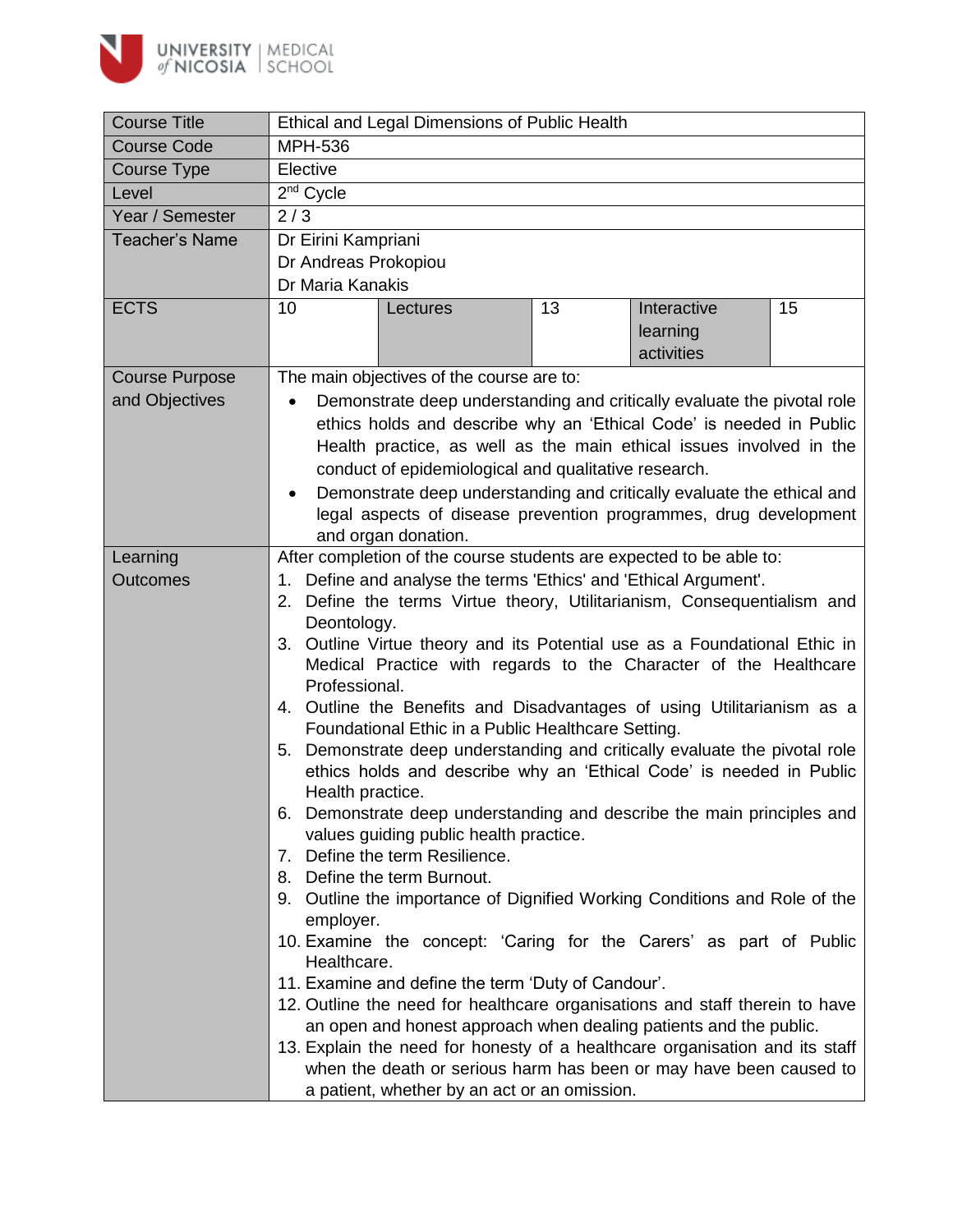

- 14. Define 'Medical error'.
- 15. Define 'Medical negligence'.
- 16. Consider the possible causes of medical error with reference to published literature.
- 17. Explain the aim and make-up of the 'Fitness to Practise Procedure' in the UK.
- 18. Examine ways in which healthcare professionals can be supported when going through 'Fitness to Practise Procedures'.
- 19. Demonstrate deep understanding and critically evaluate the roles and legal dimension of Research Ethics Committees and Institutional Review Boards (IRBs) in research.
- 20. Demonstrate deep understanding and describe the ethical importance of safety monitoring in interventional studies.
- 21. Demonstrate deep understanding and critically evaluate ethical issues involved in random allocation of treatment, use of placebo, allocation concealment, and blinding in randomized controlled trials.
- 22. Demonstrate deep understanding of the concepts of interim analysis in interventional studies, as well as describe and critically evaluate the ethical and other criteria for terminating a study.
- 23. Demonstrate deep understanding and describe ethical issues involved in the conduct of epidemiological research.
- 24. Demonstrate deep understanding and describe ethical issues involved in the conduct of qualitative research relevant to Public Health.
- 25. Demonstrate deep understanding and describe the ethical and legal dimension of taking informed consent from children.
- 26. Demonstrate deep understanding and describe the ethical and legal dimension of taking informed consent from mentally unstable and/or cognitively impaired individuals.
- 27. Demonstrate deep understanding and describe the ethical and legal dimension of taking informed consent from vulnerable population groups.
- 28. Demonstrate deep understanding and describe the ethical and legal dimension of taking an informed consent from participants as part of conducting research.
- 29. Demonstrate deep understanding and describe the ethical and legal dimension of privacy of personal (individual/patient) data.
- 30. Demonstrate deep understanding and critically evaluate the regulatory issues involved in drug development, including the different phases of approval.
- 31. Demonstrate deep understanding and critically evaluate the ethical and legal aspects of routine disease screening.
- 32. Demonstrate deep understanding and critically evaluate the ethical and legal implications of genetic testing.
- 33. Demonstrate deep understanding and critically evaluate the ethical and legal implications of programmes aiming at health-related behavioural change for preventing disease.
- 34. Demonstrate deep understanding and critically evaluate the ethical and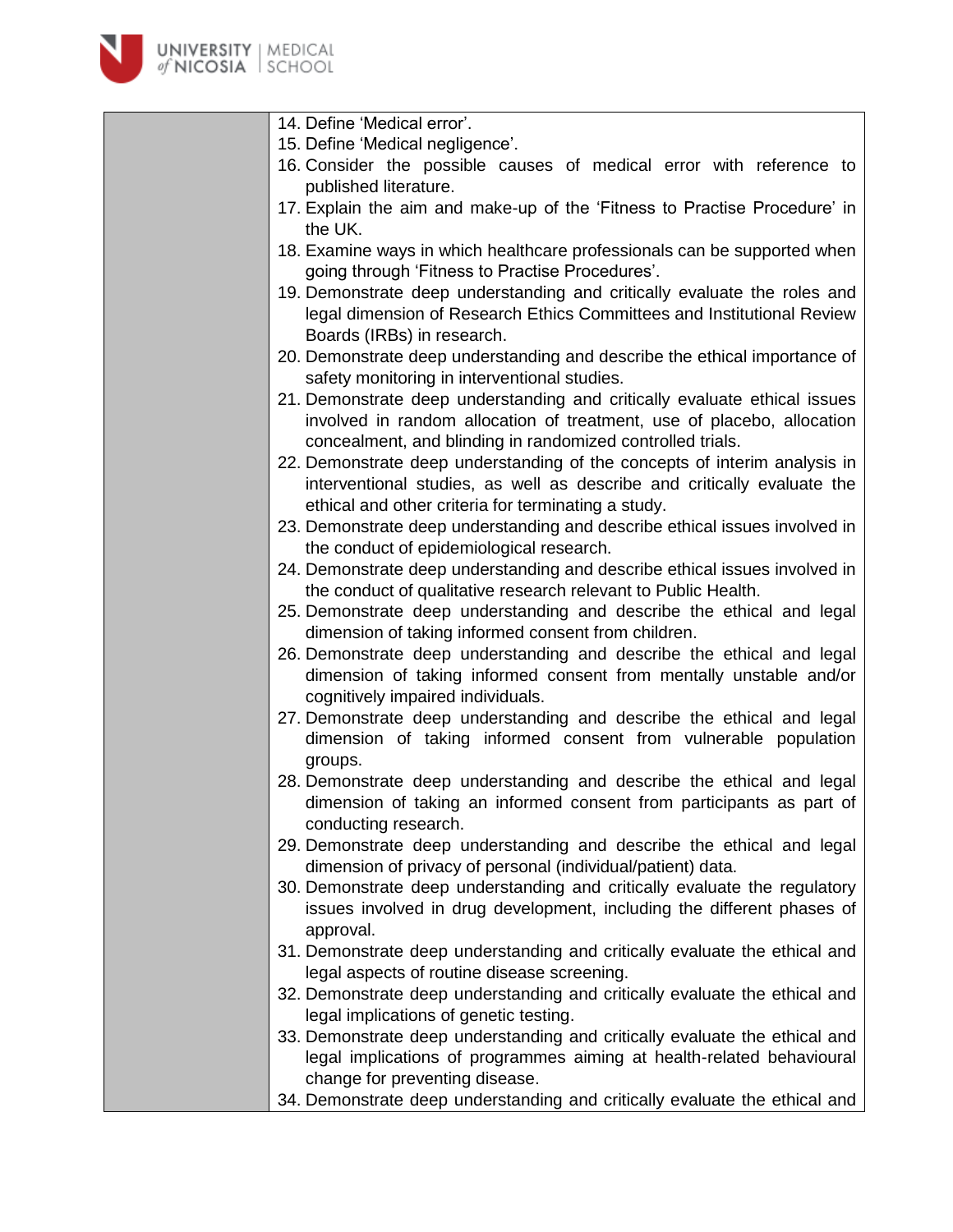

|                       | legal issues surrounding organ donation.<br>35. Demonstrate deep understanding and describe professionalism,                                                                                                                                    |                                                                             |                                                                           |      |             |  |  |  |
|-----------------------|-------------------------------------------------------------------------------------------------------------------------------------------------------------------------------------------------------------------------------------------------|-----------------------------------------------------------------------------|---------------------------------------------------------------------------|------|-------------|--|--|--|
|                       |                                                                                                                                                                                                                                                 |                                                                             |                                                                           |      |             |  |  |  |
|                       | professionalization, and professional conflicts in Healthcare.<br>36. Demonstrate deep understanding and critically evaluate the ethical<br>aspects involved in professional accountability, clinical governance,<br>performance and appraisal. |                                                                             |                                                                           |      |             |  |  |  |
|                       |                                                                                                                                                                                                                                                 |                                                                             |                                                                           |      |             |  |  |  |
|                       |                                                                                                                                                                                                                                                 |                                                                             |                                                                           |      |             |  |  |  |
|                       |                                                                                                                                                                                                                                                 |                                                                             |                                                                           |      |             |  |  |  |
| Prerequisites         | MPH-511, MPH- 512,                                                                                                                                                                                                                              | Required                                                                    | None                                                                      |      |             |  |  |  |
|                       | MPH- 513, MPH- 521,                                                                                                                                                                                                                             |                                                                             |                                                                           |      |             |  |  |  |
|                       |                                                                                                                                                                                                                                                 |                                                                             |                                                                           |      |             |  |  |  |
|                       | MPH-531, MPH-523.                                                                                                                                                                                                                               |                                                                             |                                                                           |      |             |  |  |  |
| <b>Course Content</b> | Fundamental Principles of Ethics and Ethical Theories<br>1.                                                                                                                                                                                     |                                                                             |                                                                           |      |             |  |  |  |
|                       |                                                                                                                                                                                                                                                 | 2. An introduction to Public Health Ethics                                  |                                                                           |      |             |  |  |  |
|                       |                                                                                                                                                                                                                                                 | 3. Resilience, Burnout and 'Caring for the Carer' in the Healthcare Setting |                                                                           |      |             |  |  |  |
|                       |                                                                                                                                                                                                                                                 | 4. Public Health Organisations and a Duty of Candour                        |                                                                           |      |             |  |  |  |
|                       | 5.                                                                                                                                                                                                                                              | Medical Error and Medical Negligence in the Healthcare Setting              |                                                                           |      |             |  |  |  |
|                       |                                                                                                                                                                                                                                                 | 6. Fitness to Practise: A Framework for Protecting the Public as Patients   |                                                                           |      |             |  |  |  |
|                       |                                                                                                                                                                                                                                                 | and General Medical Council Guidelines                                      |                                                                           |      |             |  |  |  |
|                       |                                                                                                                                                                                                                                                 | 7. Ethical Issues in Granting of Ethical Approval for Research Conduct      |                                                                           |      |             |  |  |  |
|                       |                                                                                                                                                                                                                                                 | and Ethical Issues in Safety Monitoring in interventional Research          |                                                                           |      |             |  |  |  |
|                       | <b>Studies</b>                                                                                                                                                                                                                                  |                                                                             |                                                                           |      |             |  |  |  |
|                       |                                                                                                                                                                                                                                                 | 8. Ethical issues in Quantitative and Qualitative Research                  |                                                                           |      |             |  |  |  |
|                       |                                                                                                                                                                                                                                                 | 9. Informed Consent in Public Health                                        |                                                                           |      |             |  |  |  |
|                       |                                                                                                                                                                                                                                                 | 10. Confidentiality and Privacy of Personal Data                            |                                                                           |      |             |  |  |  |
|                       |                                                                                                                                                                                                                                                 | 11. Regulatory issues in Drug Development                                   |                                                                           |      |             |  |  |  |
|                       |                                                                                                                                                                                                                                                 | 12. Ethical and Legal Aspects in Routine Disease Screening, Genetic         |                                                                           |      |             |  |  |  |
|                       |                                                                                                                                                                                                                                                 | Testing and Programmes for Disease Prevention                               |                                                                           |      |             |  |  |  |
|                       |                                                                                                                                                                                                                                                 | 13. Ethical and Legal issues Surrounding Organ Donation: Does the Public    |                                                                           |      |             |  |  |  |
|                       | have a duty to Donate?                                                                                                                                                                                                                          |                                                                             |                                                                           |      |             |  |  |  |
|                       |                                                                                                                                                                                                                                                 |                                                                             |                                                                           |      |             |  |  |  |
|                       | 14. Professionalism, Clinical Governance and other related concepts for<br><b>Public Health Professionals</b>                                                                                                                                   |                                                                             |                                                                           |      |             |  |  |  |
| Teaching              | This programme is delivered via distance learning (online) and includes                                                                                                                                                                         |                                                                             |                                                                           |      |             |  |  |  |
| Methodology           |                                                                                                                                                                                                                                                 |                                                                             |                                                                           |      |             |  |  |  |
|                       |                                                                                                                                                                                                                                                 |                                                                             | recorded lectures, interactive online tutorials (Webinars) and discussion |      |             |  |  |  |
| Bibliography          | forums, as well as online exercises and other activities.                                                                                                                                                                                       |                                                                             |                                                                           |      |             |  |  |  |
|                       |                                                                                                                                                                                                                                                 |                                                                             |                                                                           |      |             |  |  |  |
|                       | <b>Required Textbooks / Reading:</b>                                                                                                                                                                                                            |                                                                             |                                                                           |      |             |  |  |  |
|                       | <b>Title</b>                                                                                                                                                                                                                                    | Author(s)                                                                   | <b>Publisher</b>                                                          | Year | <b>ISBN</b> |  |  |  |
|                       |                                                                                                                                                                                                                                                 |                                                                             |                                                                           |      |             |  |  |  |
|                       | <b>Public Health</b>                                                                                                                                                                                                                            |                                                                             |                                                                           |      | 978-        |  |  |  |
|                       | Ethics (2nd ed.)                                                                                                                                                                                                                                | Holland S.                                                                  | Polity                                                                    | 2014 | 074566      |  |  |  |
|                       |                                                                                                                                                                                                                                                 |                                                                             |                                                                           |      | 2190        |  |  |  |
|                       |                                                                                                                                                                                                                                                 |                                                                             |                                                                           |      |             |  |  |  |
|                       | Informed                                                                                                                                                                                                                                        | Bowman D.,                                                                  |                                                                           |      |             |  |  |  |
|                       | Consent: A<br>Primer for                                                                                                                                                                                                                        | Spicer J., Iqbal                                                            | Cambridge                                                                 |      | 978-        |  |  |  |
|                       | <b>Clinical Practice</b>                                                                                                                                                                                                                        | R.                                                                          | <b>University Press</b>                                                   | 2012 | 110768      |  |  |  |
|                       | (1st Ed.),                                                                                                                                                                                                                                      |                                                                             |                                                                           |      | 8063        |  |  |  |